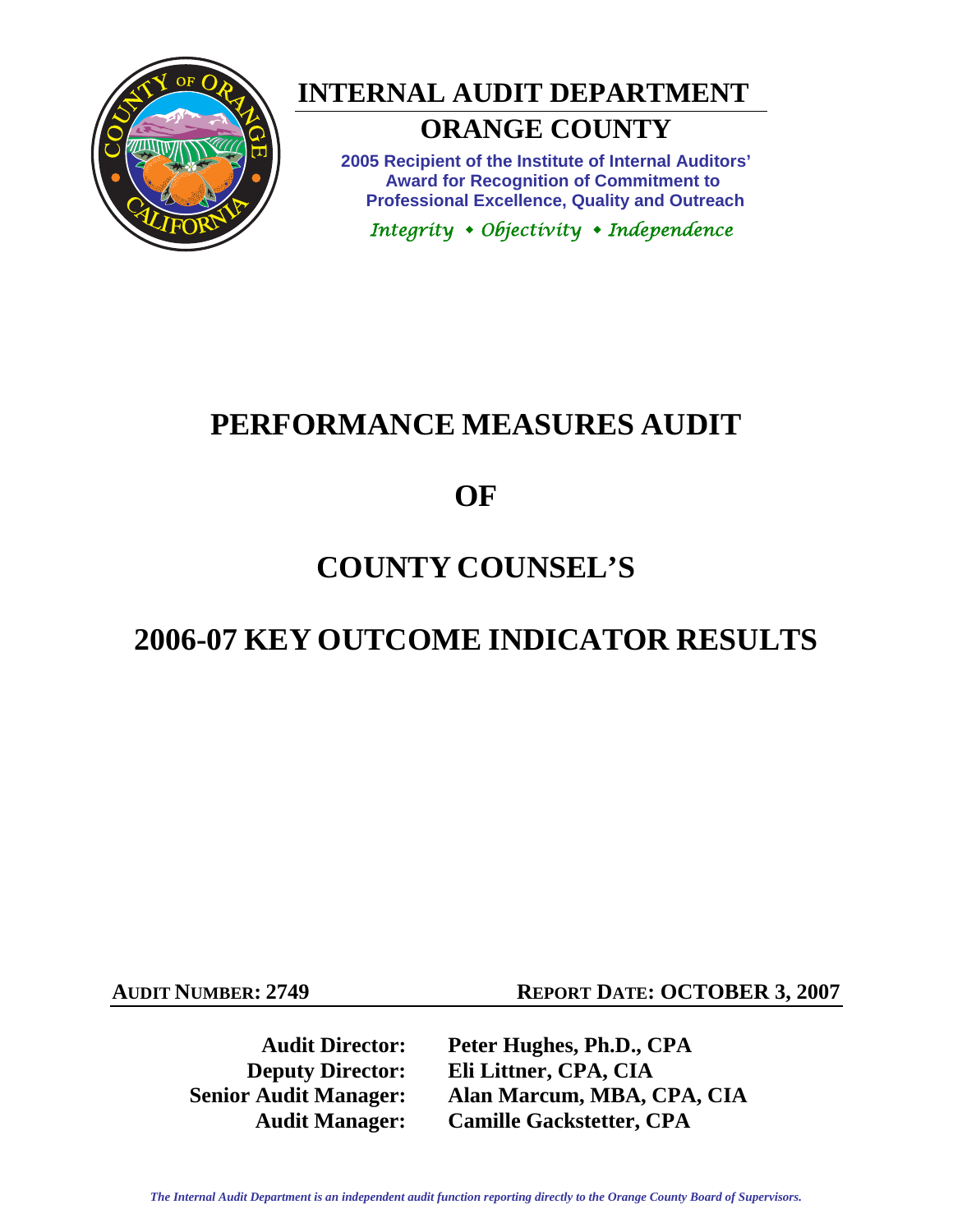# **PERFORMANCE MEASURES AUDIT OF COUNTY COUNSEL'S 2006-07 KEY OUTCOME INDICATOR RESULTS**

# **TABLE OF CONTENTS**

| DETAILED OBSERVATIONS, RECOMMENDATIONS AND |  |
|--------------------------------------------|--|
|                                            |  |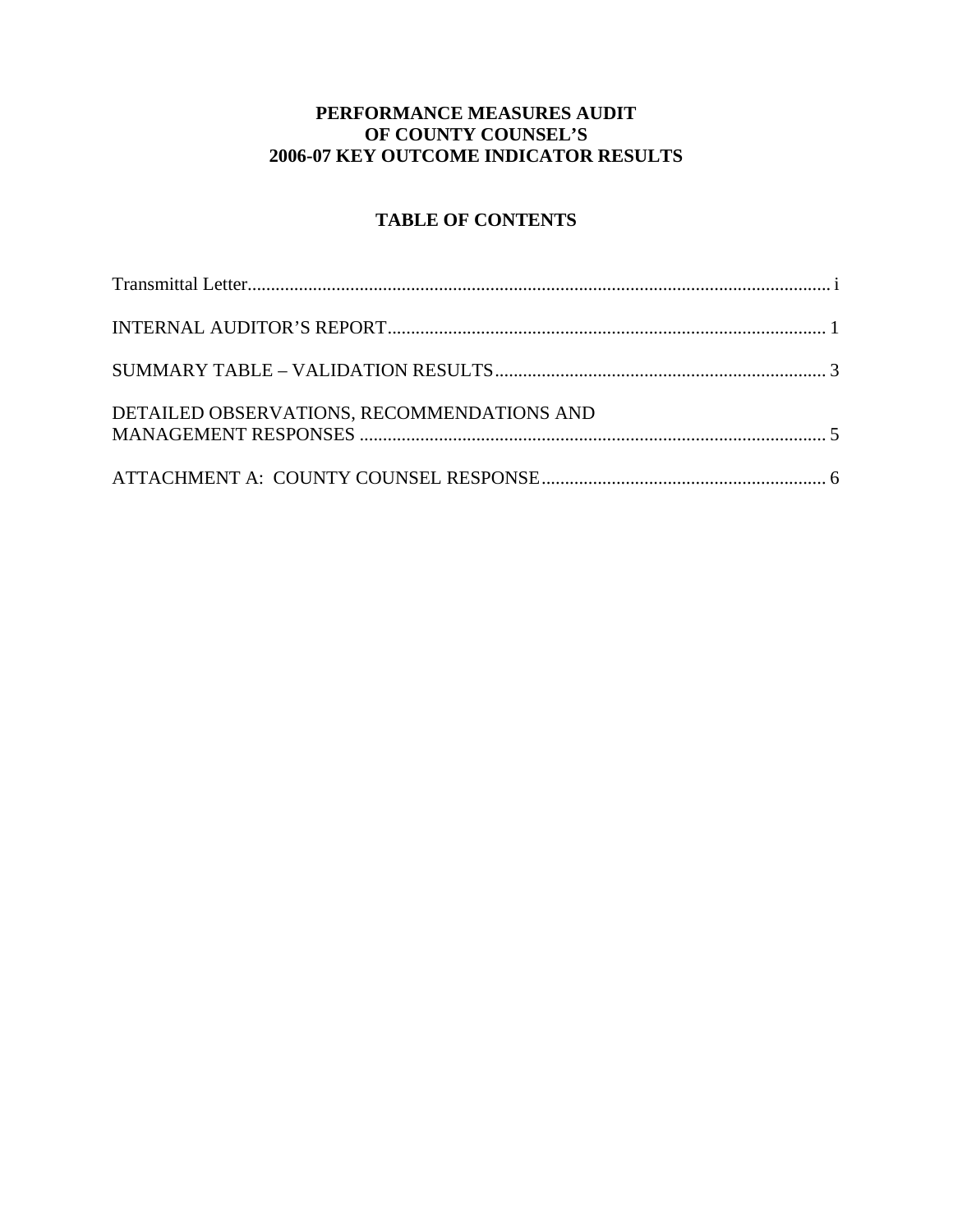<span id="page-2-0"></span> *Independence Objectivity Integrity* 



*Providing Facts and Perspectives Countywide* 

#### **OFFICE OF THE DIRECTOR**

#### **DR. PETER HUGHES**

**PH.D., MBA, CPA,**  Certified Compliance & Ethics Professional (CCEP) Certified Information Technology Professional (CITP) Certified Internal Auditor (CIA) Certified Fraud Examiner (CFE)

**E-MAIL: peter.hughes@iad.ocgov.com** 

**ELI LITTNER DEPUTY DIRECTOR** CPA, CIA, CFE, Certified Fraud Specialist (CFS), Certified Information Systems Auditor (CISA)

> **MICHAEL J. GOODWIN SENIOR AUDIT MANAGER** CPA, CIA

**ALAN MARCUM SENIOR AUDIT MANAGER** MBA, CPA, CIA, CFE

**AUTUMN MCKINNEY SENIOR AUDIT MANAGER** CPA, CIA, CISA Certified Government Financial Manager (CGFM)

**HALL OF FINANCE & RECORDS 12 CIVIC CENTER PLAZA, ROOM 232 SANTA ANA, CA 92701** 

www.ocgov.com/audit

**(714) 834-5475 (714) 834-2880 Fax** 

**OC FRAUD HOTLINE (714) 834-3608** 

### **ORANGE COUNTY BOARD OF SUPERVISORS' INTERNAL AUDIT DEPARTMENT**

### **Transmittal Letter**

Audit No. 2749

October 3, 2007

TO: Benjamin de Mayo, County Counsel

te Hygkes FROM: Peter Hughes, Ph.D., CPA, Director Internal Audit Department

SUBJECT: Performance Measures Audit of County Counsel

We have completed our Audit of County Counsel's Key Outcome Indicator Results for 2006-07 included in the 2007-08 Business Plan. The final Internal Auditor's Report is attached along with your responses to our recommendations.

In developing our performance measures audit process, we benchmarked with Maricopa County, Arizona Internal Audit Department's Performance Measure Certification program. Maricopa County has been conducting their certification program for over five years and has received several awards and has been referred to as the "gold standard" of performance measurement auditing by the Government Accounting Standards Board (GASB). Our approach closely mirrors the award winning approach developed by the Maricopa County Internal Audit Department.

**Please note**, beginning in January 2005, we implemented a more structured and rigorous Follow-Up Audit process in response to recommendations and suggestions made by the Audit Oversight Committee (AOC) and the Board of Supervisors (BOS). As a matter of policy, our first Follow-Up Audit will now begin no later than six months upon the official release of the report. The AOC and BOS expect that audit recommendations will typically be implemented within six months and often sooner for significant and higher risk issues. Our second Follow-Up Audit will now begin at 12 months from the release of the original report, by which time all audit recommendations are expected to be addressed and implemented. However, we will not perform our follow-up until the next Business Plan cycle.

At the request of the AOC, we are to bring to their attention any audit recommendations we find still not implemented or mitigated after the second Follow-Up Audit. The AOC requests that such open issues appear on the agenda at their next scheduled meeting for discussion.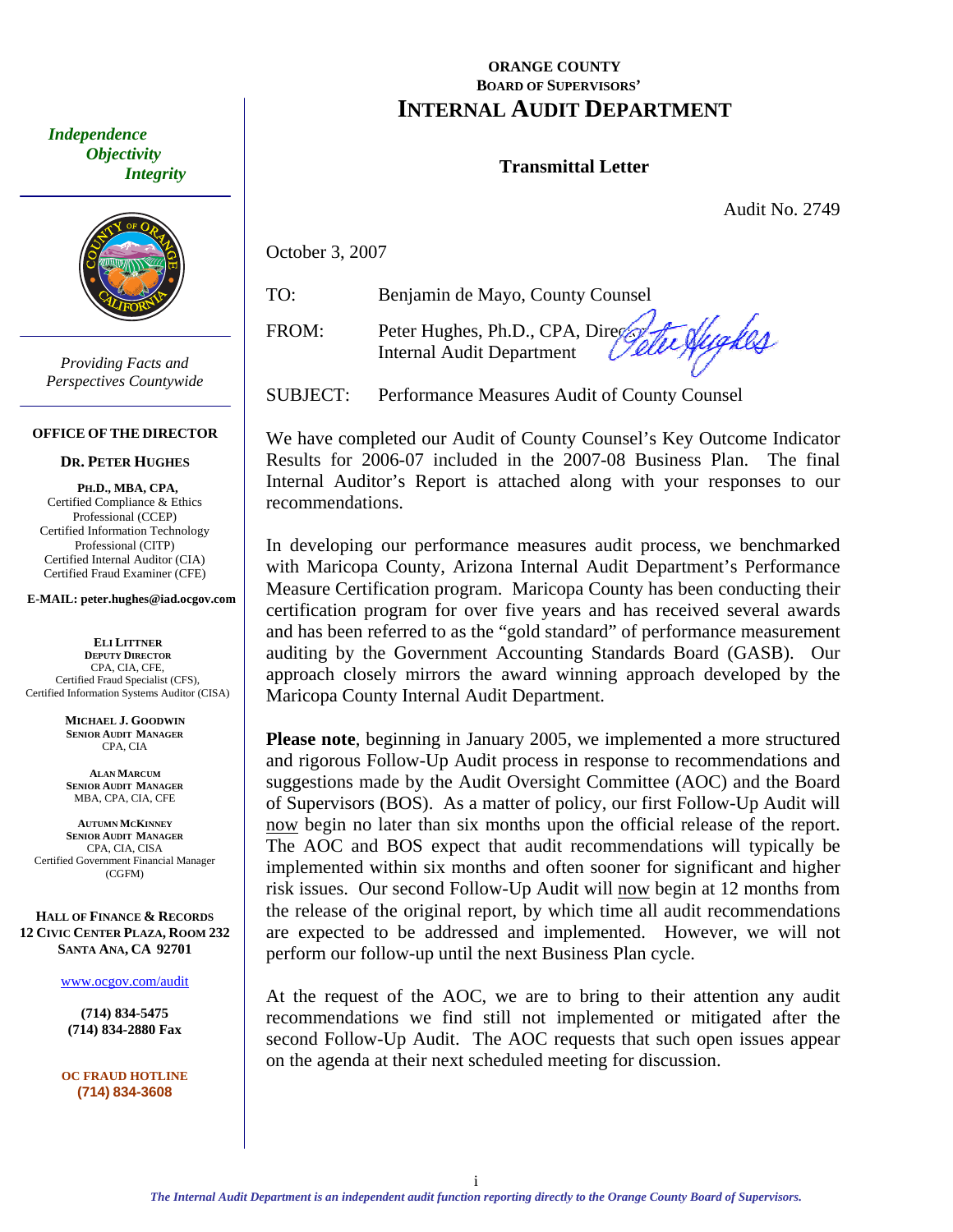*Benjamin de Mayo, County Counsel October 3, 2007 Page ii* 

We will provide a Follow-Up Audit Report Form to you; this template should be completed as our audit recommendations are implemented. When we perform our Follow-Up Audit by the next Business Plan cycle, we will need to obtain the completed document to facilitate our review.

Each month I now submit a monthly **Audit Status Report** to the BOS where I detail any material and significant audit findings released in reports during the prior month and the implementation status of audit recommendations as disclosed by our Follow-Up Audits. Accordingly, the results of this audit will be included in a future status report to the BOS.

As always, the Internal Audit Department is available to partner with County Counsel management and staff so they can successfully implement or mitigate difficult audit recommendations. Please call me should you wish to discuss any aspect of our audit report or recommendations.

Additionally, we will be forwarding to County Counsel a Customer Survey of Audit Services for completion. County Counsel will receive the survey shortly after the distribution of this report. We appreciate the courtesy and cooperation of the County Counsel staff during our review.

Attachment

Other recipients of this report: Members, Board of Supervisors Members, Audit Oversight Committee Thomas G. Mauk, County Executive Officer Foreperson, Grand Jury Darlene J. Bloom, Clerk of the Board of Supervisors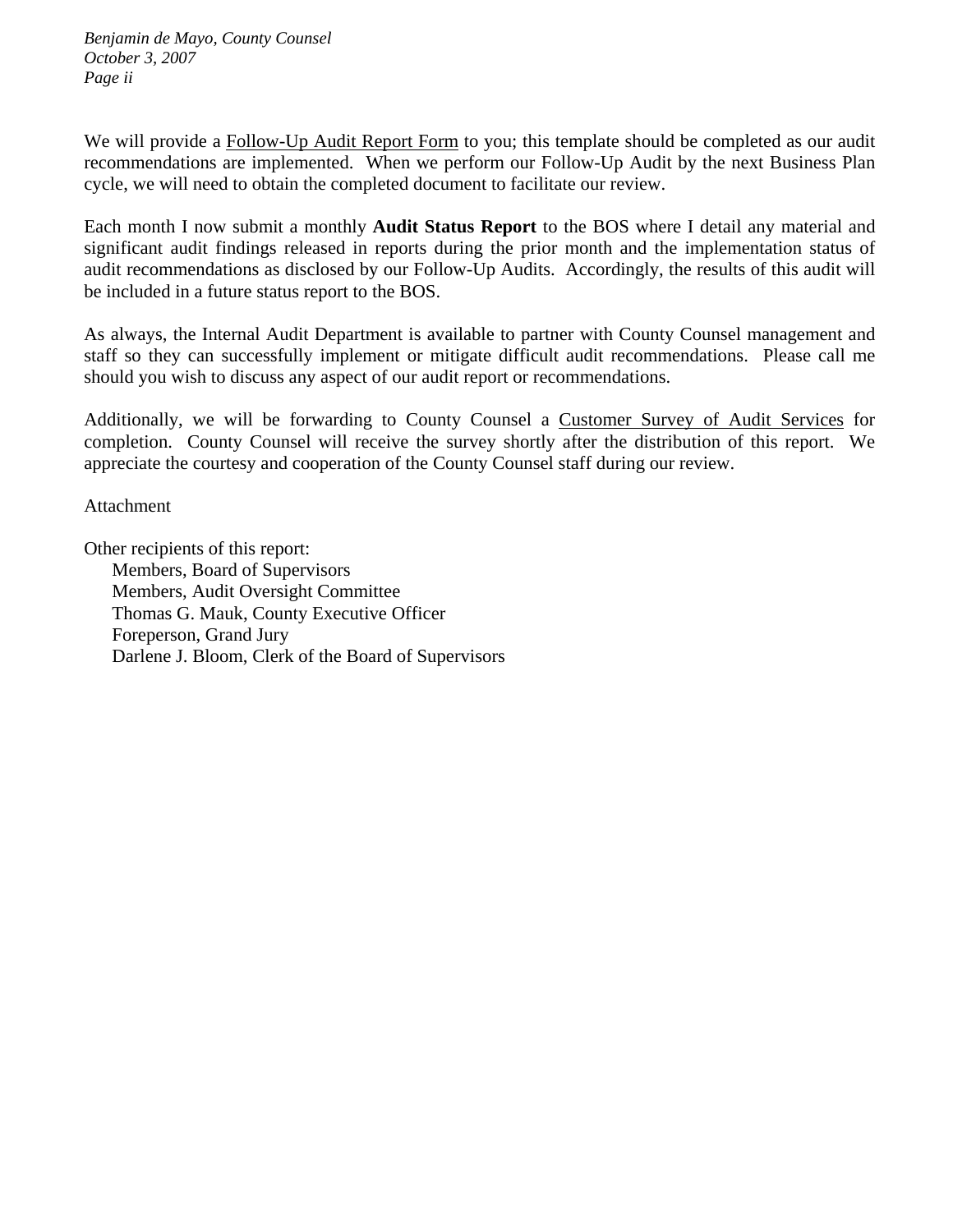*Integrity <u>Objectivity</u>* 



*Providing Facts and Perspectives Countywide* 

#### **OFFICE OF THE DIRECTOR**

#### **DR. PETER HUGHES**

**PH.D., MBA, CPA,**  Certified Compliance & Ethics Professional (CCEP) Certified Information Technology Professional (CITP) Certified Internal Auditor (CIA) Certified Fraud Examiner (CFE)

#### **EMAIL:peter.hughes@iad.ocgov.com**

**ELI LITTNER DEPUTY DIRECTOR** CPA, CIA, CFE, Certified Fraud Specialist (CFS), Certified Information Systems Auditor (CISA)

> **MICHAEL J. GOODWIN SENIOR AUDIT MANAGER** CPA, CIA

**ALAN MARCUM SENIOR AUDIT MANAGER** MBA, CPA, CIA, CFE

**AUTUMN MCKINNEY SENIOR AUDIT MANAGER** CPA, CIA, CISA Certified Government Financial Manager (CGFM)

**HALL OF FINANCE & RECORDS 12 CIVIC CENTER PLAZA, ROOM 232 SANTA ANA, CA 92701** 

www.ocgov.com/audit

**(714) 834-5475 (714) 834-2880 Fax** 

**OC FRAUD HOTLINE (714) 834-3608** 

### <span id="page-4-0"></span>**ORANGE COUNTY EXAMPLE REPORT OF SUPERVISORS' Independence INTERNAL A LINIT DEDA Independence INTERNAL AUDIT DEPARTMENT**

### **INTERNAL AUDITOR'S REPORT**

Audit No. 2749

October 3, 2007

TO: Benjamin de Mayo, County Counsel

SUBJECT: Performance Measures Audit of County Counsel

We have completed our Audit of County Counsel's Key Outcome Indicator Results for 2006-07 included in the 2007-08 Business Plan. Our audit included obtaining an understanding of the methodology in place for collecting and reporting Key Outcome Indicator Results by interviewing key personnel, observations, and reviewing source documentation. Our audit scope did not include an assessment of the appropriateness of your Key Outcome Indicators based on your mission, goals and objectives.

We have initiated our performance measure audits at the request of the Audit Oversight Committee. Our approach is to review performance measure results, assign validation ratings, report conclusions, and make recommendations. Our validation program is designed to provide assurance to the Board of Supervisors, the County Executive Officer, and you and other stakeholders that reported Key Outcome Indicators are reliable and can be utilized in decision making covering Government resources with confidence.

In developing our performance measure audit process we benchmarked with Maricopa County, Arizona Internal Audit Department's Performance Measure Certification program. Maricopa County has been conducting their certification program for over five years and has received several awards and has been referred to as the "gold standard" of performance measurement auditing by the Government Accounting Standards Board (GASB). Our approach closely mirrors the award winning approach developed by the Maricopa County Internal Audit Department.

We conducted our audit in accordance with the Standards for the Professional Practice of Internal Auditing established by the Institute of Internal Auditors.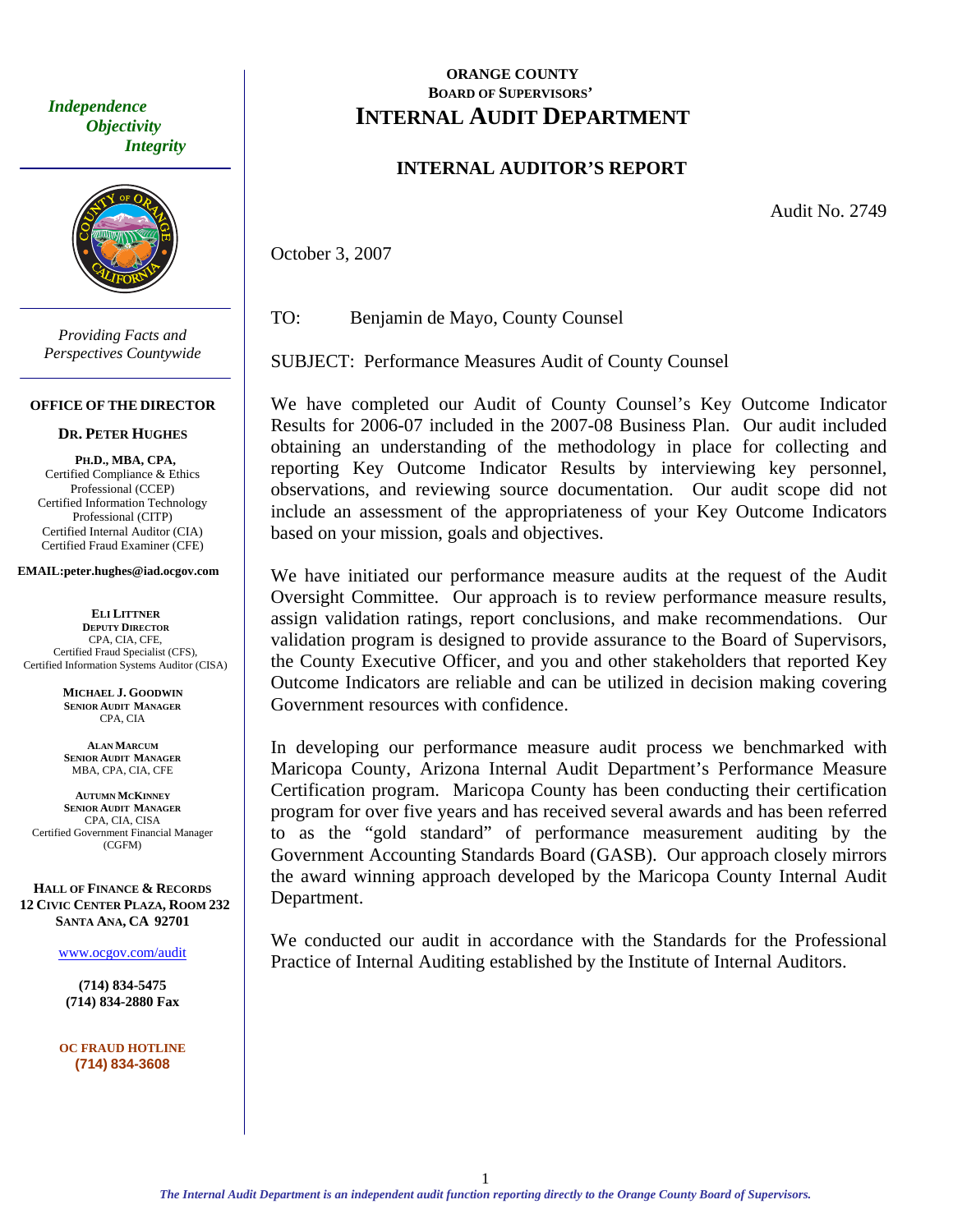*Benjamin de Mayo, County Counsel October 3, 2007 Page 2* 

For each Key Outcome Indicator tested, we reported the results using one of the three Rating Definitions shown below.

| <b>Rating Definitions</b> |                                             |  |  |  |  |  |  |
|---------------------------|---------------------------------------------|--|--|--|--|--|--|
| *****<br>5 Star           | We found adequate supporting documentation. |  |  |  |  |  |  |
| ****<br>4 Star            | We found adequate supporting documentation  |  |  |  |  |  |  |
|                           | with some recommendations for improvement.  |  |  |  |  |  |  |
| ***<br>3 Star             | We noted opportunities for improvement.     |  |  |  |  |  |  |

Based on our audit of the 2006-07 Results reported in your 2007-08 Business Plan, we rated 89 percent of your reported Key Outcome Indicator Results as 5 Star. We tested all nine (9) Key Outcome Indicator Results and rated eight (8) as 5 Star and one (1) as 4 Star. In our testing, we found that one Key Outcome Indicator Result reported did not speak specifically to the Key Outcome Indicator listed. On page 3 we have provided a table (Summary Table – Validation Results) that lists for each Key Outcome Indicator, the reported results, and our rating of the accuracy of County Counsel's results. For the Key Outcome Indicator Result rated a 4 Star, we have provided detail, along with recommendations for enhancements over the gathering and reporting of the Outcome Indicator Results in the Findings, Recommendations and Management Responses section of this report.

We appreciate the courtesy and cooperation extended to us during the audit by the personnel of County Counsel. If we can be of further assistance, please contact me or Eli Littner, Deputy Director at (714) 834-5899 or Alan Marcum, Senior Audit Manager at (714) 834-4119.

Respectfully Submitted,

Peter Hughes, PAD., CPA Director, Internal Audit

Distribution Pursuant to Audit Oversight Committee Procedure No. 1: Members, Board of Supervisors Members, Audit Oversight Committee Thomas G. Mauk, County Executive Officer Foreperson, Grand Jury Darlene J. Bloom, Clerk of the Board of Supervisors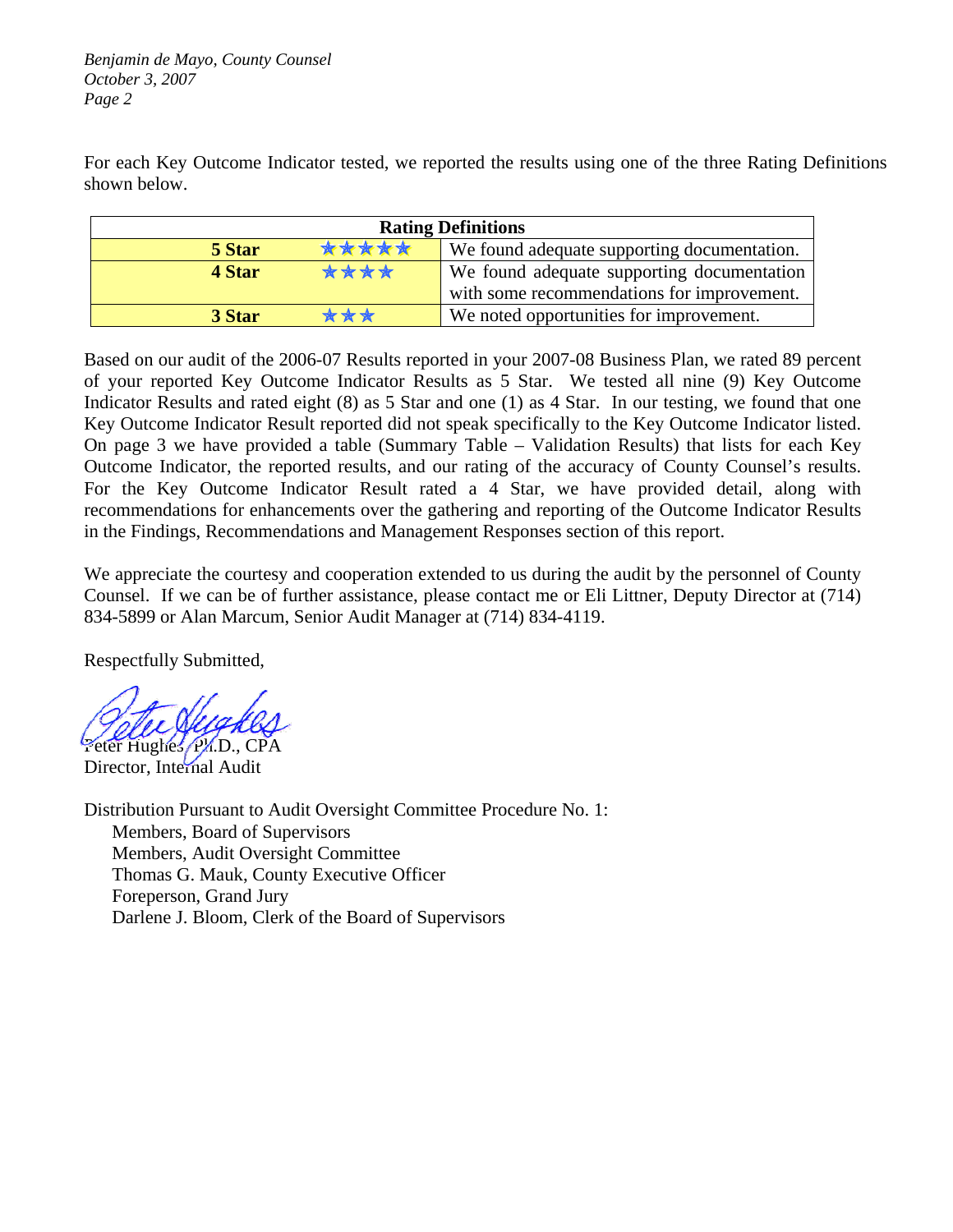# **SUMMARY TABLE – VALIDATION RESULTS**

<span id="page-6-0"></span>

| <b>Internal Audit Department 2006-07 Results Stated</b> |                                                                                                                                                                                                                | <b>Internal Audit Validation</b>                                                   |                                                         |                |               |
|---------------------------------------------------------|----------------------------------------------------------------------------------------------------------------------------------------------------------------------------------------------------------------|------------------------------------------------------------------------------------|---------------------------------------------------------|----------------|---------------|
|                                                         | <b>Key Outcome Indicators</b>                                                                                                                                                                                  | <b>Results</b>                                                                     | <b>(Highest Rating)</b><br>Possible)<br>5 Star<br>***** | 4 Star<br>**** | 3 Star<br>*** |
|                                                         | 1. Percentage of written<br>opinions challenged in<br>court or administrative<br>proceedings.<br>(CC 2006-07 Business Plan, p.<br>5 and 2007-08 Business Plan,<br>p. 24)                                       | One written opinion was<br>challenged.<br>(CC 2007-08 Business Plan, p.24)         |                                                         |                |               |
| 2.                                                      | Percentage of challenged<br>opinions that are upheld.<br>(CC 2006-07 Business Plan, p.<br>5 and CC 2007-08 Business<br>Plan, p.24)                                                                             | 100%.<br>(CC 2007-08 Business Plan, p.24)                                          |                                                         |                |               |
|                                                         | 3. Percentage of clients<br>rating litigation support<br>as satisfactory or better in<br>terms of quality and<br>responsiveness.<br>(CC 2006-07 Business Plan, p.<br>5 and CC 2007-08 Business<br>Plan, p. 30) | 94% based on 2006 client<br>surveys received.<br>(CC 2007-08 Business Plan, p. 30) |                                                         |                |               |
|                                                         | 4. Percentage of<br>dependency cases upheld<br>on appeal.<br>(CC 2006-07 Business Plan, p.<br>5 and CC 2007-08 Business<br>Plan, p. 30)                                                                        | Over 90%.<br>(CC 2007-08 Business Plan, p. 30)                                     |                                                         |                |               |
|                                                         | 5. Percentage of mental<br>health cases won or<br>resolved with approval of<br>client.<br>(CC 2006-07 Business Plan, p.<br>5 and CC 2007-08 Business<br>Plan, p. 30)                                           | Over 90%.<br>(CC 2007-08 Business Plan, p. 30)                                     |                                                         |                |               |
|                                                         | 6. Percentage of general<br>litigation cases won or<br>resolved with approval of<br>client.<br>(CC 2006-07 Business Plan, p.<br>5 and CC 2007-08 Business<br>Plan, p. 30)                                      | Approximately 90-95%.<br>(CC 2007-08 Business Plan, p. 30)                         |                                                         |                |               |

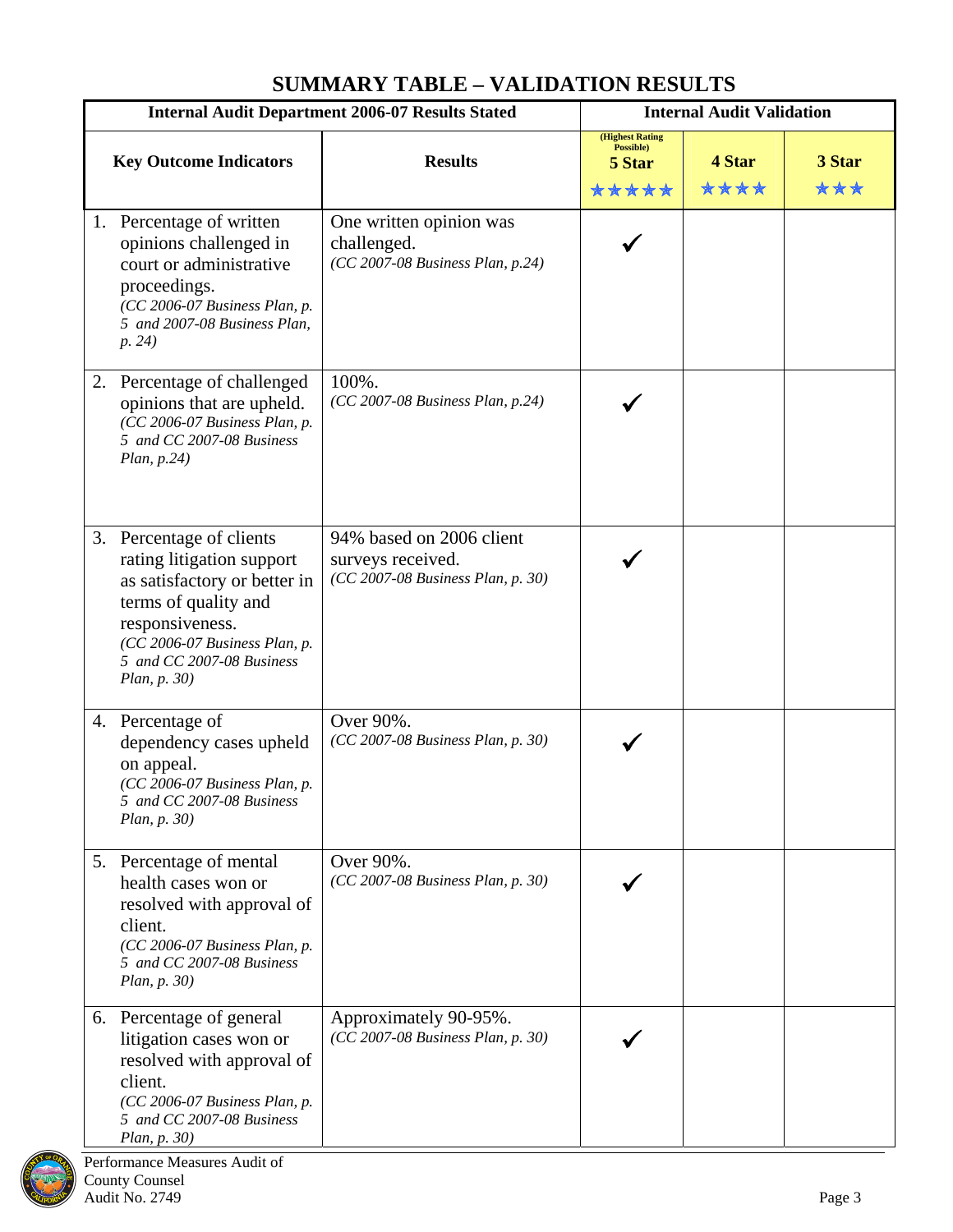| <b>Internal Audit Department 2006-07 Results Stated</b> |                                                                                                                                                                                                                                                        | <b>Internal Audit Validation</b>                                                                                                                                                                                                                                                                                                                                                |                                                        |                          |               |
|---------------------------------------------------------|--------------------------------------------------------------------------------------------------------------------------------------------------------------------------------------------------------------------------------------------------------|---------------------------------------------------------------------------------------------------------------------------------------------------------------------------------------------------------------------------------------------------------------------------------------------------------------------------------------------------------------------------------|--------------------------------------------------------|--------------------------|---------------|
|                                                         | <b>Key Outcome Indicators</b>                                                                                                                                                                                                                          | <b>Results</b>                                                                                                                                                                                                                                                                                                                                                                  | <b>(Highest Rating</b><br>Possible)<br>5 Star<br>***** | 4 Star<br>****           | 3 Star<br>*** |
|                                                         | 7. Percentage of clients<br>rating advisory support<br>as satisfactory in terms of<br>timeliness, quality, and<br>responsiveness as good<br>or better.<br>(CC 2006-07 Business Plan, p.<br>5 and CC 2007-08 Business<br>Plan, p. 31)                   | 92% based on 2006 survey<br>results.<br>(CC 2007-08 Business Plan, p. 31)                                                                                                                                                                                                                                                                                                       |                                                        |                          |               |
|                                                         | 8. Percentage of clients<br>rating advisory and<br>litigation support as<br>satisfactory in terms of<br>timeliness, quality, and<br>responsiveness as good<br>or better.<br>(CC 2006-07 Business Plan, p.<br>5 and CC 2007-08 Business<br>Plan, p. 31) | 92% based on 2006 survey<br>results.<br>(CC 2007-08 Business Plan, p. 31)                                                                                                                                                                                                                                                                                                       |                                                        |                          |               |
|                                                         | 9. Percentage of client<br>requests for legal<br>advice/service responded<br>to within 30 days.<br>(CC 2006-07 Business Plan, p.<br>5 and CC 2007-08 Business<br>Plan, p. 31)                                                                          | The number of opinion requests<br>still outstanding after 30 days is<br>approximately 15 requests,<br>compared to a baseline of over<br>200 opinion requests still<br>outstanding after 30 days in<br>1998. (This figure is 7.5% of<br>the 1998 baseline, and<br>represents a significant decrease<br>in outstanding opinion<br>requests.)<br>(CC 2007-08 Business Plan, p. 31) |                                                        | (Finding #1)<br>on $p.5$ |               |

# **SUMMARY TABLE – VALIDATION RESULTS**

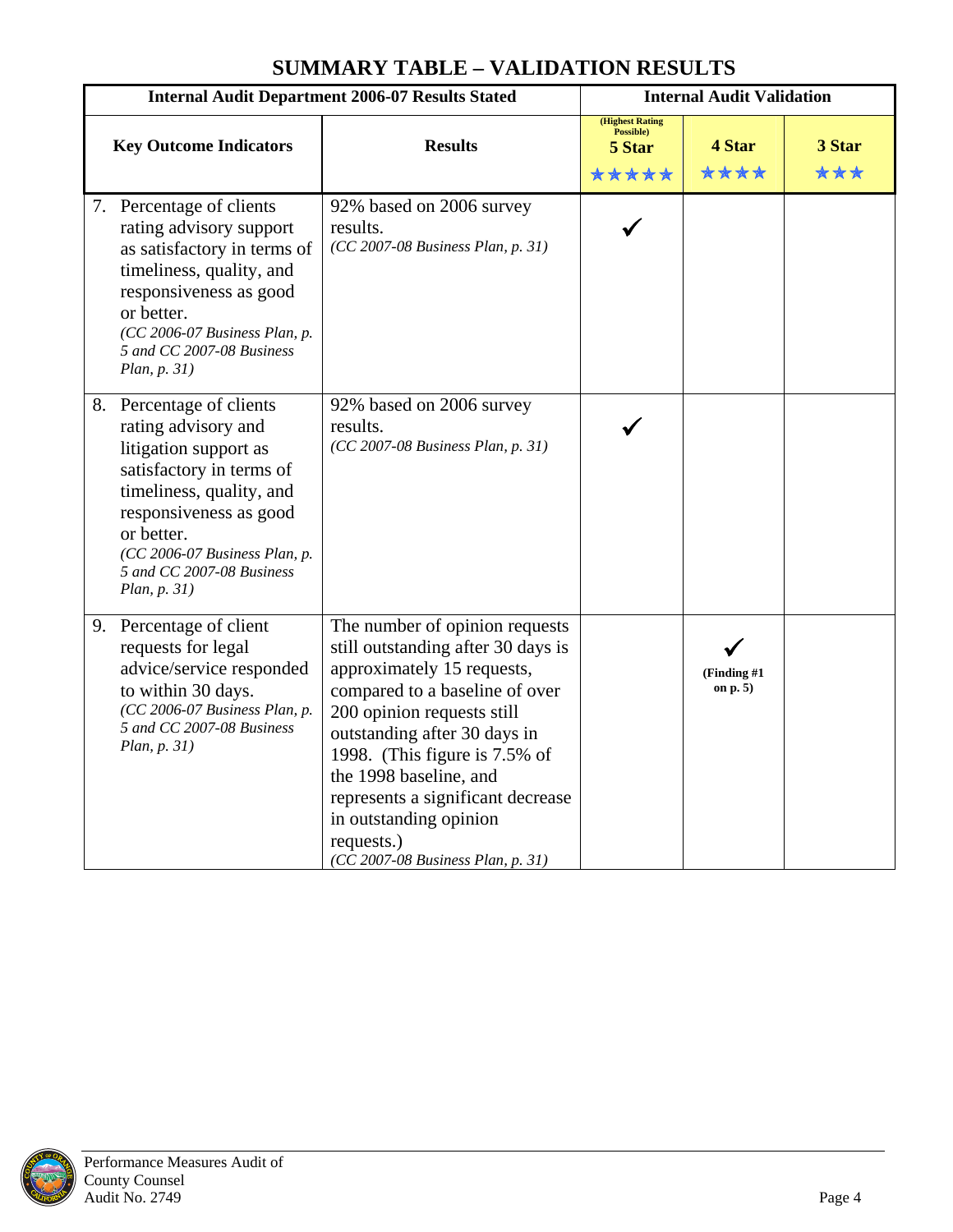## <span id="page-8-0"></span>**DETAILED OBSERVATIONS, RECOMMENDATIONS AND MANAGEMENT RESPONSES**

# **Finding No. 1 (4 Star)**

**County Counsel Key Outcome Indicator No. 9:** Percentage of client requests for legal advice/service responded to within 30 days.

**County Counsel Stated Results:** The number of opinion requests still outstanding after 30 days is approximately 15 requests, compared to a baseline of over 200 opinion requests still outstanding after 30 days in 1998. (This figure is 7.5% of the 1998 baseline, and represents a significant decrease in outstanding opinion requests.)

## **Internal Audit Department's Finding:**

We found that the 2006-07 Result for Key Outcome Indicator 9 does not match the Key Outcome Indicator. The result does not give the percentage of client requests for legal advice/service responded to within 30 days.

## **Recommendation No. 1**

We recommend County Counsel ensure all stated results in future business plans correlate with key outcome indicators.

## **County Counsel Response:**

The Office of County Counsel concurs with your recommendation to improve documentation for this indicator.

The Indicator that is recommended for improvement addresses County Counsel's timeliness in rendering legal opinions. As we indicated during the field work portion of the audit, the business of providing legal advice has evolved over the past several years. In years past, a request for opinion would be formally submitted in written format and assigned to an attorney for a response. The written request was indexed and assigned a tracking number. The attorney's formal written opinion was sent back through the Senior Assistant County Counsel responsible for this assignment and thus the timeliness of the response was easy to track.

In our current fast-paced electronic environment, requests for advice are directed to the department's assigned attorney via electronic mail. These requests come in many different formats and are less likely to be received as a formal request for opinion document. This is a better business model and more responsive to the needs of our client departments. We are considering eliminating outcome indicator nine in the future since the timeliness of our advice is better measured by our annual customer Service Quality Survey. We will also explore the feasibility of utilizing our newly implemented case management system to track the timeliness of our responses to opinion requests.